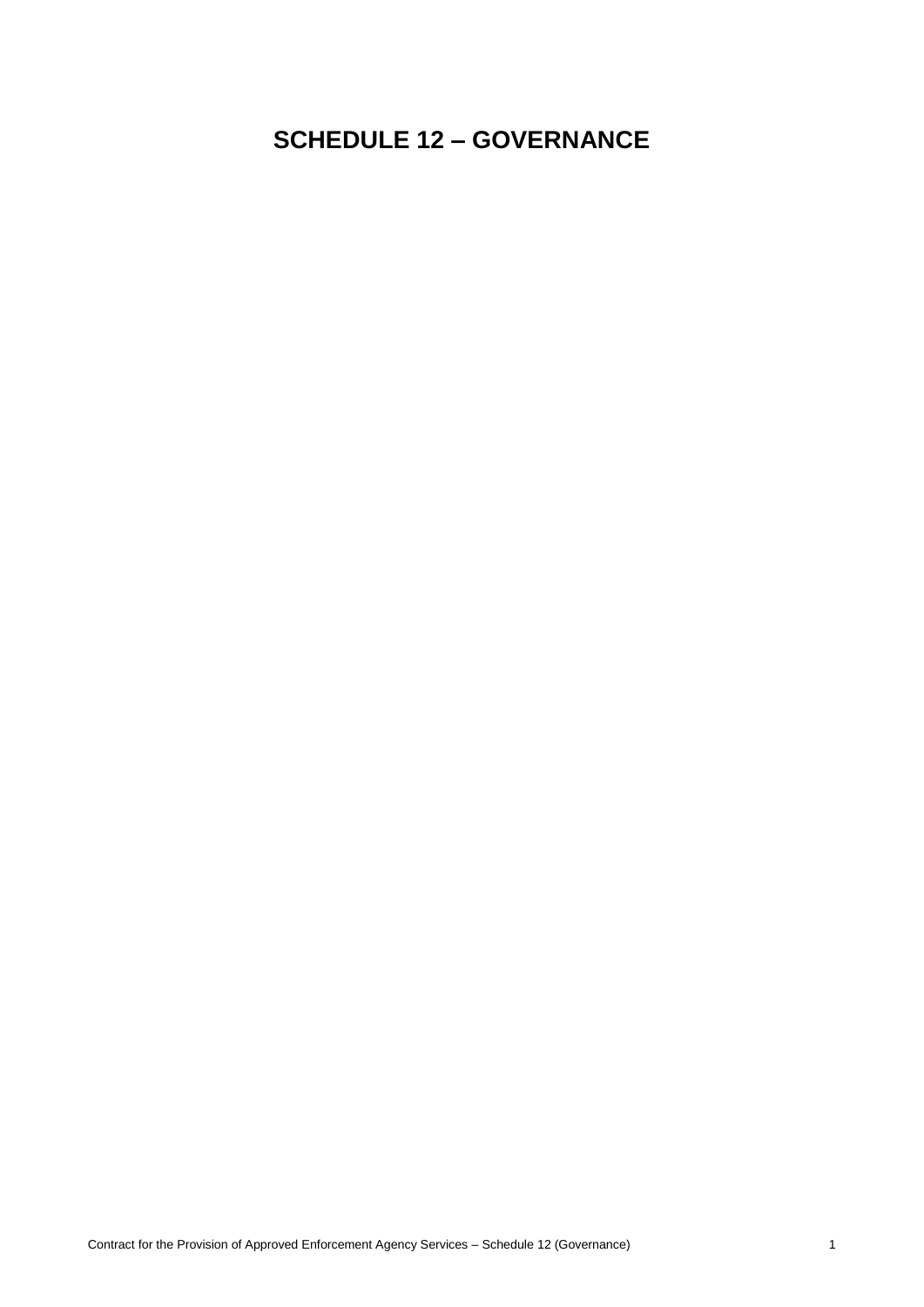#### 1. **INTRODUCTION**

1.1 The Parties acknowledge that successful delivery of the Services and the Contract depends upon effective management by the Authority and the Service Provider, and the Service Provider acknowledges that the Authority places a high importance on contract management. This Schedule outlines the means by which the Authority and the Service Provider shall each discharge their respective governance functions and obligations under the Contract. For the avoidance of doubt, nothing in this Schedule 12 (including the participation of the Authority in any governance board) shall operate so as to fetter the rights of the Authority to make decisions and/or exercise its rights or discretion under the Contract

### 2. **AUTHORITY'S MANAGEMENT STRUCTURE**

- 2.1 The Authority shall appoint:
	- (a) a Commercial Contract Manager ("**CCM**") who will be responsible for overall commercial management of this Contract;
	- (b) a Senior Business Owner ("**SBO**") who will be responsible for overall operational management of this Contract;
	- (c) a National Contract Manager ("**NCM**") who will be responsible for the overall operational management of this Contract;
	- (d) a national Delivery Director ("**DD**") who will be responsible for overall delivery of HMCTS enforcement services;
	- (e) a Business User ("**BU"**) who will be responsible for the overall operational delivery of this Contract; and
	- (f) an Operational Manager ("**OM**") for each Area to deal with day to day delivery of the contract for that particular Area, who will report to the NCM.
- 2.2 Should the Authority's management structure change throughout the Contract Period, the Service Provider will be expected to be flexible and work in partnership with the Authority in respect of any such changes.

### 3. **SERVICE PROVIDER'S MANAGEMENT STRUCTURE**

- 3.1 The Service Provider shall ensure it has adequate internal management structures in place to manage the Contract from the Commencement Date.
- 3.2 The Service Provider shall nominate a Contracts Manager ("**CM**") who shall be the single point of contact for the Authority and who shall have overall responsibility for the Service Provider's management of the Contract. For the avoidance of doubt, the CM shall be considered to be a member of the Key Personnel and the provisions of clause B7 (Key Personnel) shall apply to the CM.
- 3.3 The Service Provider shall not replace or remove the individual performing the CM position without the Authority's Approval, unless the nominated CM leaves the employ of the Service Provider for whatever reason
- 3.4 Where the nominated CM is being replaced, the Service Provider shall appoint a suitably qualified person of equivalent experience as soon as possible and shall ensure any proposed change does not adversely affect the smooth operation of the Contract.

#### 4. **MANAGEMENT STRUCTURE: SUMMARY**

4.1 A summary of the contract management structure of the Authority and the Service Provider is set out below.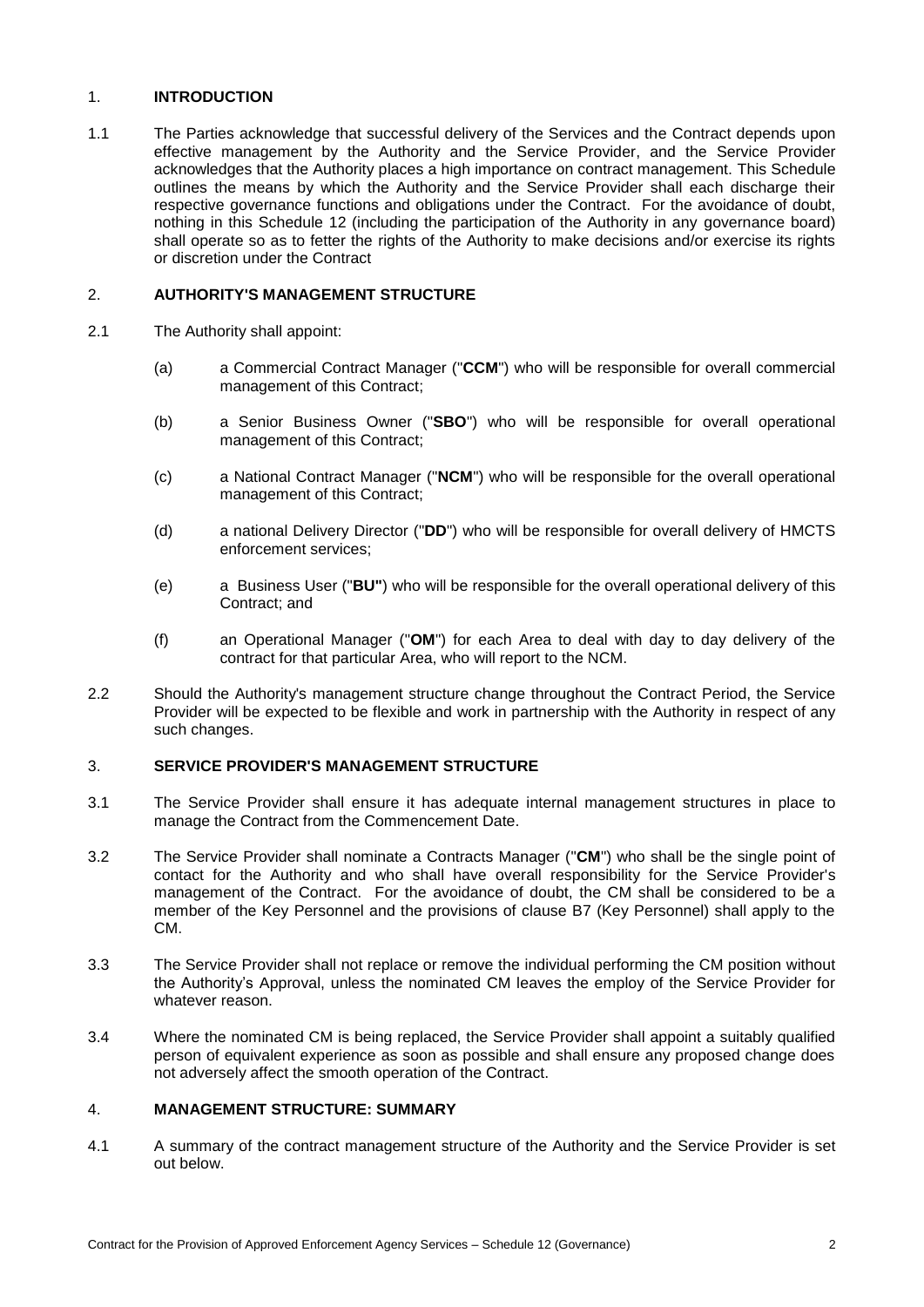| <b>Role Abbreviation</b> | <b>Role Title</b>                  | Service Provider role or Authority<br>role |
|--------------------------|------------------------------------|--------------------------------------------|
| <b>CCM</b>               | <b>Commercial Contract Manager</b> | Authority                                  |
| <b>SBO</b>               | <b>Senior Business Owner</b>       | Authority                                  |
| <b>NCM</b>               | National Contract Manager - HQ     | Authority                                  |
| <b>OM</b>                | <b>Operations Manager</b>          | Authority                                  |
| BU                       | <b>Business User</b>               | Authority                                  |
| <b>DD</b>                | <b>Delivery Director</b>           | Authority                                  |
| <b>CM</b>                | <b>Contracts Manager</b>           | Service Provider                           |

4.2 The Service Provider shall, by the Commencement Date, have a clear internal mechanism in place for dealing with any issues relating to the Contract and/or the Services and a clear escalation process, on a local, regional and national level (as applicable) and provide the Authority with a clear and sufficiently detailed description of this mechanism by the Commencement Date.

## 5. **CONTRACT GOVERNANCE**

- 5.1 The Service Provider shall ensure that the CM attends the following meetings:
	- (a) Operational Review Meeting (as described in paragraph 5.2 below);
	- (b) Regional Contract Management Meeting (as described in paragraph 5.3 below);
	- (c) National Operational Forum (as described in paragraph 5.4 below); and
	- (d) Annual Contract Review Meeting (as described in paragraph 5.5 below),

in accordance with the schedule of meetings set out in paragraph [5.8.](#page-3-0)

- 5.2 The remit of the Operational Review Meeting shall include:
	- (a) monitoring the Service Provider's compliance with its obligations under the Contract;
	- (b) monitoring the Service Provider's delivery of the Implementation Services;
	- (c) monitoring the Service Provider's delivery and performance of the Operational Services in the relevant Areas, including complaints, risks and issues; and
	- (d) addressing incident and problem management, including the Service Provider's account management performance.
- <span id="page-2-0"></span>5.3 The remit of the Regional Contract Management Meetings shall include:
	- (a) review and monitoring of the Service Provider's overall Regional contract performance; including complaints, risks and issues and items referred from the Operational Contract Meetings
	- (b) review of any commercial aspects of the Contract;
	- (c) addressing any Regional issues, trends and developments in relation to delivery of the Implementation Services and/or the Operational Services;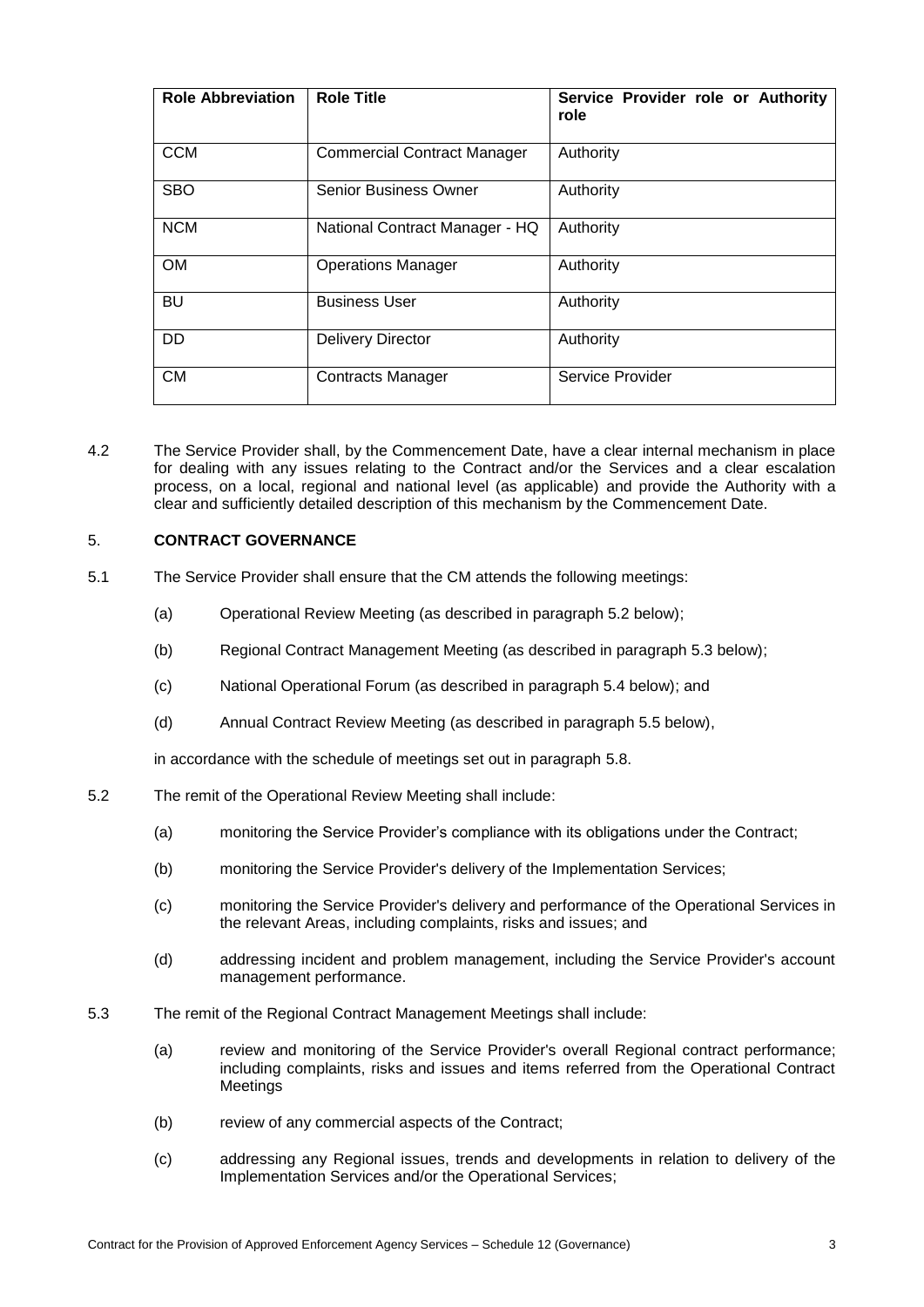- (d) sharing best practice and details of relevant initiatives on a Regional basis;
- (e) sharing opportunities for efficiencies, continuous improvement and innovation on a Regional basis; and
- (f) forward planning, opportunities and future efficiencies including standardisation and rationalisation.
- 5.4 The remit of the National Operational Forums (a joint meeting of all service providers for all Lots, including the Service Provider) shall include:
	- (a) addressing the items listed in paragraph [5.3](#page-2-0) (a) to (f) on a national level; and
	- (b) planning and implementation of any legal or organisation changes.
- 5.5 The remit of the Annual Contract Review Meeting shall include:
	- (a) monitoring the Service Provider's compliance with its obligations under the Contract;
	- (b) highlighting key successes and lessons learned from the previous 12 months;
	- (c) agreeing a forward looking approach for the subsequent 12 months;
	- (d) discussion of annual trends, in complaints, risks and issues;
	- (e) assessing the relationship between the Parties and current / new ways of working;
	- (f) reviewing any commercial aspects of the Contract; and
	- (g) reviewing and agreeing any variations and changes to performance measures and targets.
- 5.6 The meeting organiser will arrange for minutes to be taken at any of the meetings listed above and for the minutes to be promptly circulated after each meeting.
- 5.7 Unless otherwise agreed between the Parties, the agenda for all meetings shall be prepared and circulated ahead of the date of the relevant meeting.
- <span id="page-3-0"></span>5.8 The attendees and meeting frequency of each of the above boards is set out below. In addition to the Service Provider representatives listed below, the Authority may, acting reasonably, require other Service Provider Staff to attend meetings from time to time, including senior representatives of the Service Provider's business.

| <b>Meeting Name</b>               | Who       | <b>Frequency</b>                                                                                                                                            |
|-----------------------------------|-----------|-------------------------------------------------------------------------------------------------------------------------------------------------------------|
| <b>Operational Review Meeting</b> | <b>OM</b> | Fortnightly (either in person or enabling technology such<br>as Skype or teleconference) during the first 6 months                                          |
|                                   | <b>CM</b> | from the Commencement Date, moving to at least bi-<br>monthly thereafter. Service Provider to attend any<br>meeting requested by the Authority as required. |
|                                   |           | The Operations Manager will chair all meetings and be<br>responsible for secretariat responsibilities.                                                      |